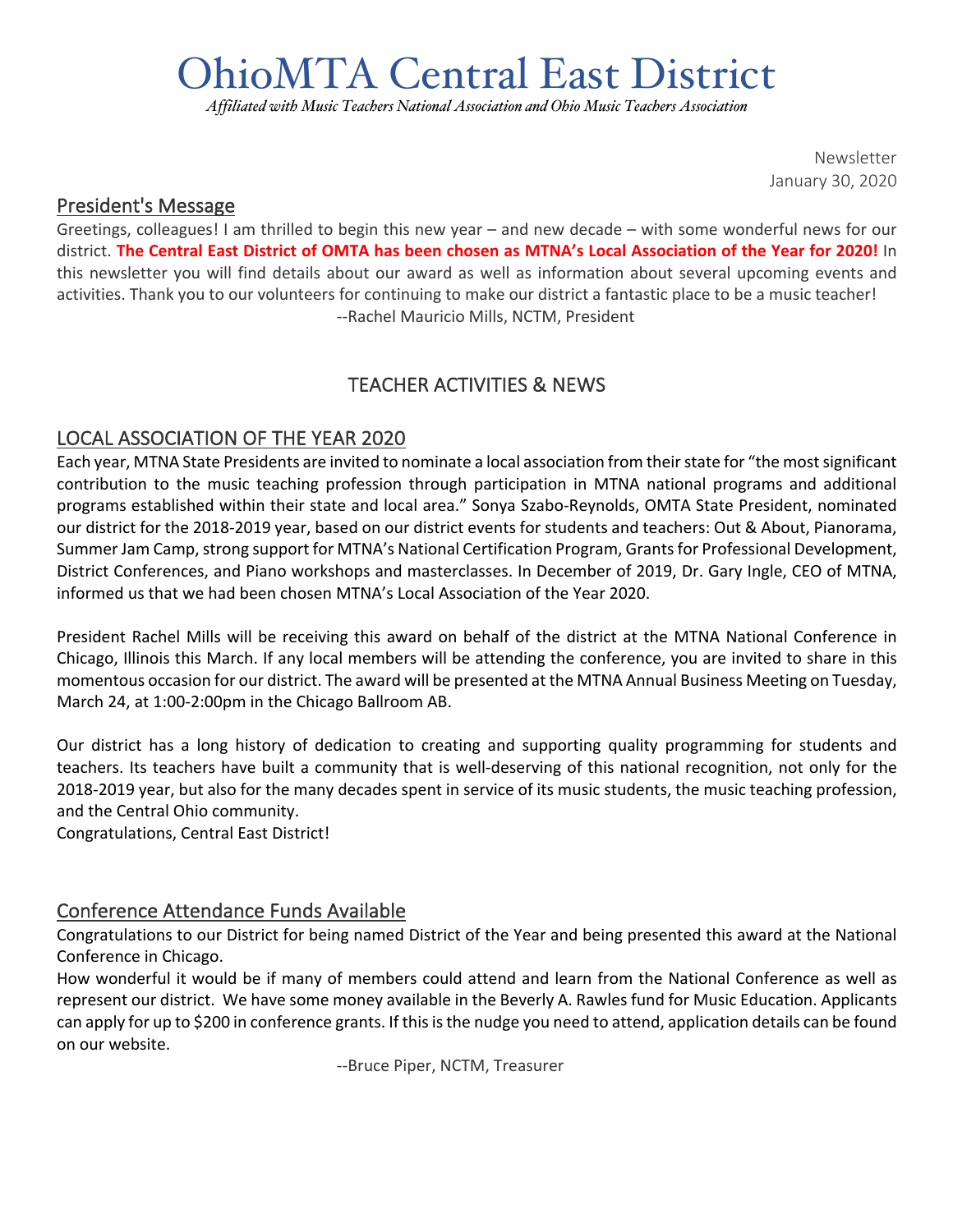## Piano Workshop

Please join us on the last piano workshop of the year! Dr. Cole Burger from Bowling Green State University is going to talk about creative and comprehensive approach to sight-reading.

It is scheduled on Friday 2/21 from 10-12pm at Graves Piano & Organ. Hope you see you there! http://www.ceomta.org/piano-workshop-with-dr-cole-burger

--Dr. Fan Zhang, Piano Workshops Chair

## IMTF

The next Independent Music Teachers Forum will take place on March 6, 2020, from 10:00-11:30am at Mozart's Café (4784 N. High St. 43214). The topic will be group lessons: formats, benefits, concerns, and if group classes have worked for you.

## Grants for Professional Development

Grants applications are due by April 15, 2020. Please visit the website for application and eligibility guidelines.

http://www.ceomta.org/grants-for-professional-development

--Annette Suhovecky, NCTM, Grants Chair

## **Certification**

**Nominations are now being accepted** for the 2020 Nationally Certified Teacher of the Year from our district. Please take a moment to read about this award and consider nominating a deserving colleague. The list of past winners and more information can be found in the handbook or on our website at:

#### http://www.ceomta.org/teacher-events/certified-teacher-of-the-year

Also, any teacher wishing to learn about or apply for **MTNA's National Certification Program** is encouraged to contact the local certification chairman for assistance. You can get started by visiting https://certification.mtna.org This is a nationwide program meant to improve the quality of music teaching and set high standards for our professional organization. Continue to craft your skills as a teacher by pursuing national certification. Everyone who has become certified has said that the Five Projects raised their teaching to a new level.

--Janice Cook, NCTM, Certification Chair jbakercook@gmail.com

## MTNA National Conference

March 21-25, 2020 Chicago, Illinois Click HERE for further details

## OhioMTA State Conference

June 25-27, 2020 Ohio University Athens, Ohio